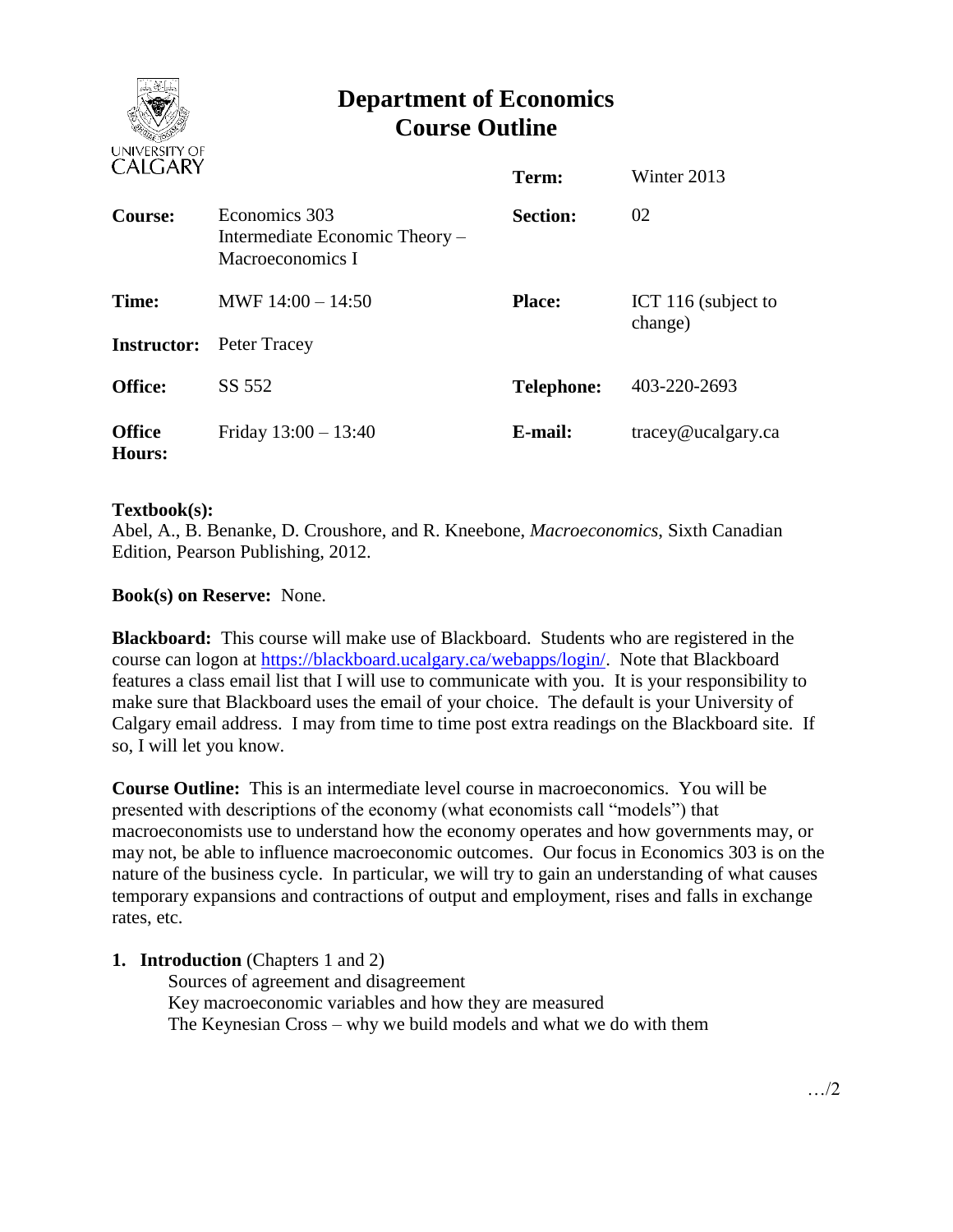#### **2. Building Blocks of the Macroeconomic Model** (Chapters 3, 4, 7 and 14)

The idea of an aggregate production function The market for labour Okun's Law Determinants of consumption spending, saving, and investment Money and financial markets

## **3. The Model of the Business Cycle** (Chapters 8, 9 and 10) The empirical evidence The theory  $-$  a closed economy The theory – an open economy

**Tutorials:** When you registered for this course you were enrolled in a tutorial session. I may occasionally provide problems for you to consider and to discuss with your classmates and a teaching assistant during these tutorial sessions. The problems will not be graded but they will offer you the opportunity to test your understanding of the material covered to that point in the course. You will also have the opportunity to discuss with the TA the material we have discussed in class and which you may not yet fully grasp.

#### **Grade Determination and Final Examination Details:**

| Midterm Test            | $(25\%)$ -- Date: Wednesday, February 13, 2013.     |
|-------------------------|-----------------------------------------------------|
| <b>First Assignment</b> | $(10\%)$ -- Due Date: Wednesday, February 27, 2013. |
| Second Assignment       | $(15\%)$ -- Due Date: Friday, March 27, 2013.       |
| Final Exam              | $(50\%)$ -- Date: set by the Registrar's Office.    |

 Assignments are due at the *beginning* of the lecture on the due date. Solutions to the assignments will be posted on the Blackboard site at that time. This means that late assignments cannot and will not be accepted.

 The midterm test will be held in the classroom during regular lecture hours. The final exam will be two (2) hours in length and will be scheduled by the Registrar's Office. There will be no multiple choice questions on either tests or on the final exam. The use of a simple nonprogrammable calculator during the test and the final exam will be allowed. Scientific calculators, business calculators, engineering calculators, graphing calculators, cell phones, and computers are not permitted.

 Assignments, the test, and the final exam are intended to be challenging (they are "*tests"* of your understanding of the material). You are encouraged to consult with your classmates when working on the assignments. The solutions you submit must, however, represent your own work. Taking credit for someone else's work is something for which I show zero tolerance.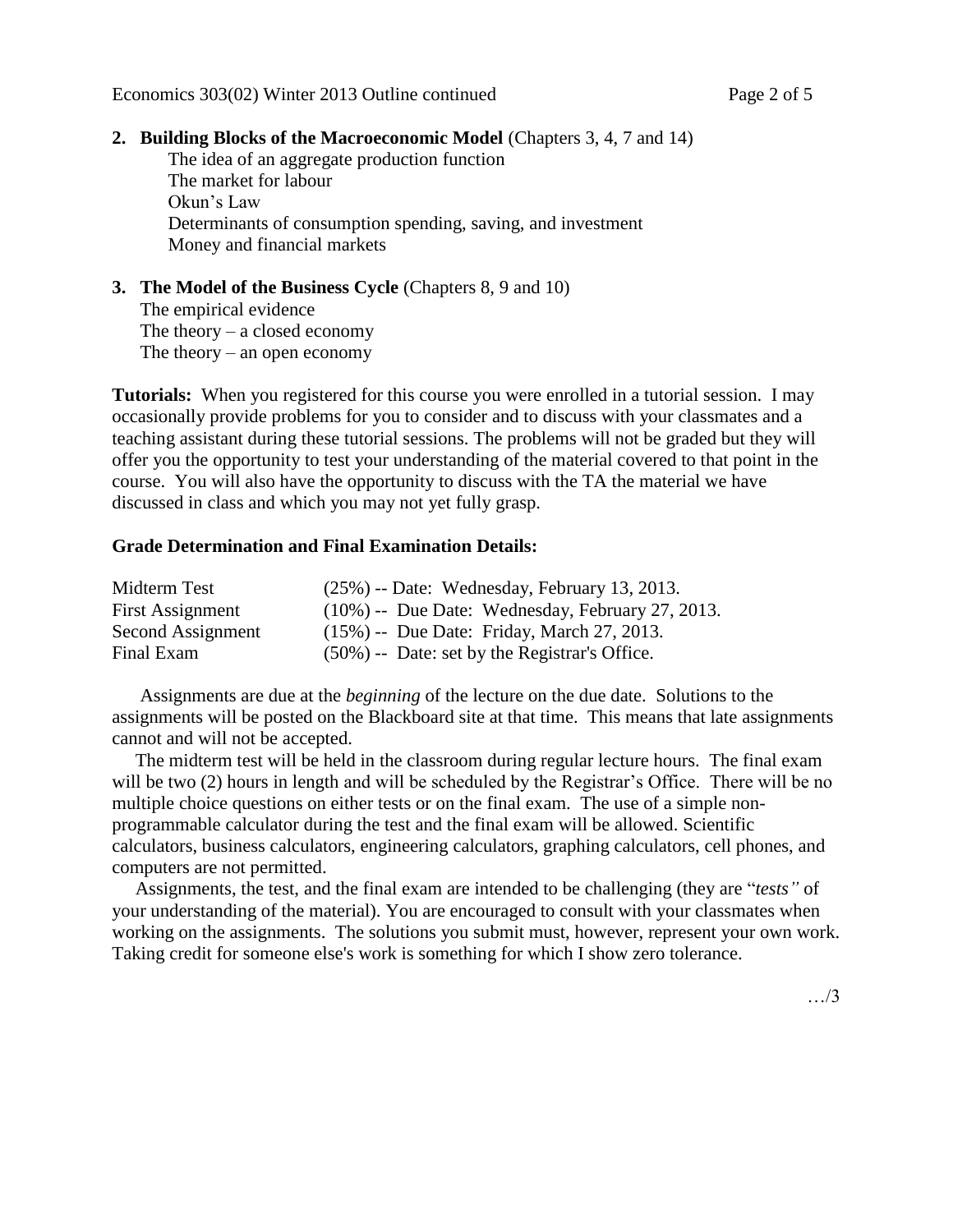As per University policy (see <http://www.ucalgary.ca/pubs/calendar/current/e-2.html>), the grade you receive on assignments, midterms and exams will, in part, reflect your ability to effectively communicate your answers. Being able to write and effectively communicate is a very important skill to develop. Employers demand it and so do I.

 The test and the final exam are marked on a numerical (percentage) basis, then converted to letter grades. The course grade is then calculated using the weights indicated above. As a guide to determining standing, these letter grade equivalences will generally apply:

|      | $A+ 97-100 B$ | 79 - 83 C-             | $61 - 65$ |
|------|---------------|------------------------|-----------|
| A    | $92 - 96$ B-  | $76 - 78$ D+           | $56 - 60$ |
| $A-$ | $89 - 91$ C+  | $73 - 75$ D            | $50 - 55$ |
|      |               | $B+ 84-88$ C 66 - 72 F | $0 - 49$  |

A passing grade on any particular component of the course is not required for a student to pass the course as a whole.

# **Our Relationship:**

I assume that the reason you are attending my class is to acquire an understanding of macroeconomic theory and policy. It has been my experience that this task is made much easier and far more enjoyable for all involved (me included) if we can maintain a relaxed but respectful atmosphere in the classroom. For my part, maintaining such an atmosphere requires that I be respectful of your time, your questions, and your concerns. I will therefore strive to be on time for lectures and office hours, answer your questions as well as I am able, and listen to your concerns. For your part, maintaining a respectful atmosphere requires that you avoid being late for class, that you refrain from leaving before the lecture ends, and that you not talk when either I or one of your classmates is speaking.

## **Notes:**

- 1. Students should be aware that no "make-up" midterms will be given. Any student who finds it necessary to miss the midterm must notify the instructor in advance and produce a valid medical certificate or other required documentation in order to have the weighting adjusted. This adjustment will result in the final exam counting for 75% of the final grade and the assignments counting for 25% of the final grade.
- 2. Examinations will not be given prior to the scheduled date.
- 3. **Answers to the midterm test, the assignment and the final exam questions must make use of equations and diagrams wherever possible. Numerical questions require numerical answers.**
- 4. **Students will not be given extra time to complete tests and exams.**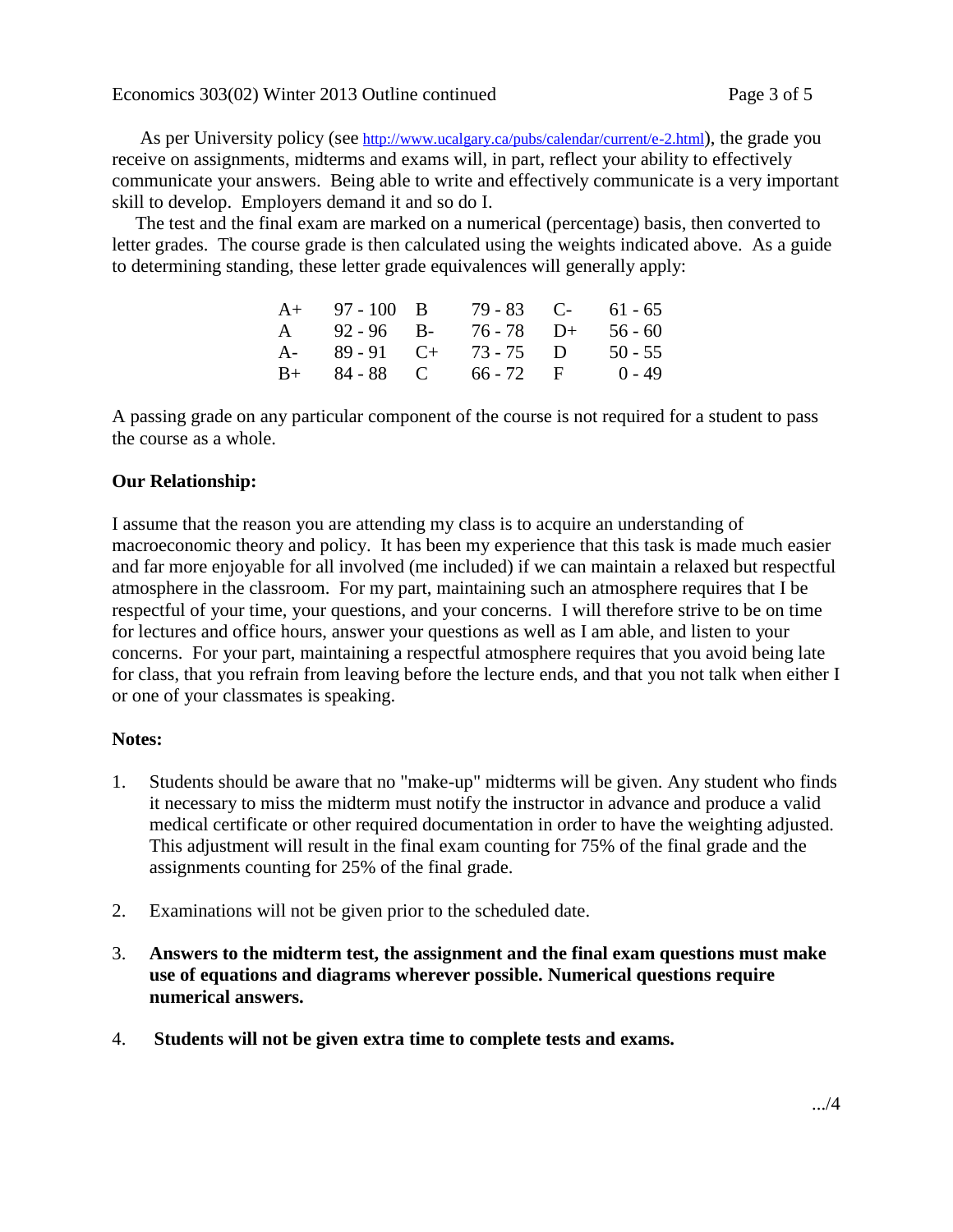- 5. Students should be aware of the academic regulations outlined in The University of Calgary Calendar.
- 6. **The use of cell phones for any purpose in class is prohibited. The classroom is a no cell phone zone. Computers may only be used for note-taking purposes.**
- 7. Students seeking reappraisal of a piece of graded term work should discuss their work with the instructor within 15 days of work being returned to class; however, the earliest that grades will be discussed will be two days after the return of an assignment or examination.
- 8. Students will be responsible for all material listed on the course outline, regardless of whether or not the material has been covered in class, unless the instructor notifies the class that the material will not be covered.
- 9. Please note that the following types of emails will receive no response: emails not addressed to anyone in particular; emails where the recipient's name is not spelled correctly; anonymous emails; emails which do not specify the course and section in which you are registered; and, emails involving questions that are specifically addressed on the course outline.
- 10. It is the student's responsibility to request academic accommodations. If you are a student with a documented disability who may require academic accommodation and have not registered with the Disability Resource Centre, please contact their office at 403-220-8237. Students who have not registered with the Disability Resource Centre are not eligible for formal academic accommodation. **You are also required to discuss your needs with your instructor no later than fourteen (14) days after the start of this course.**
- 11. A deferred final exam will not be given except in cases of extreme personal emergencies. If, for such a reason, a deferred final exam is allowed, it will not be given before the scheduled deferred exam date. Deferred final examinations do not have to cover the same material or have the same format as the regular final examination.

Students' Union Vice-President Academic: Kenya-Jade Pinto Phone: 220-3911 E-mail [suvpaca@ucalgary.ca](mailto:subpaca@ucalgary.ca)

Students' Union Faculty Representative (Arts) Phone: 220-3913 Office: MSC 251 E-mail [arts1@su.ucalgary.ca](mailto:arts1@su.ucalgary.ca) [arts2@su.ucalgary.ca,](mailto:arts2@su.ucalgary.ca) [arts3@su.ucalgary.ca,](mailto:arts3@su.ucalgary.ca) [arts4@su.ucalgary.ca](mailto:arts4@su.ucalgary.ca)

Society of Undergraduates in Economics (S.U.E.): [www.ucalgary.ca/sue](http://www.fp.ucalgary.ca/econ)